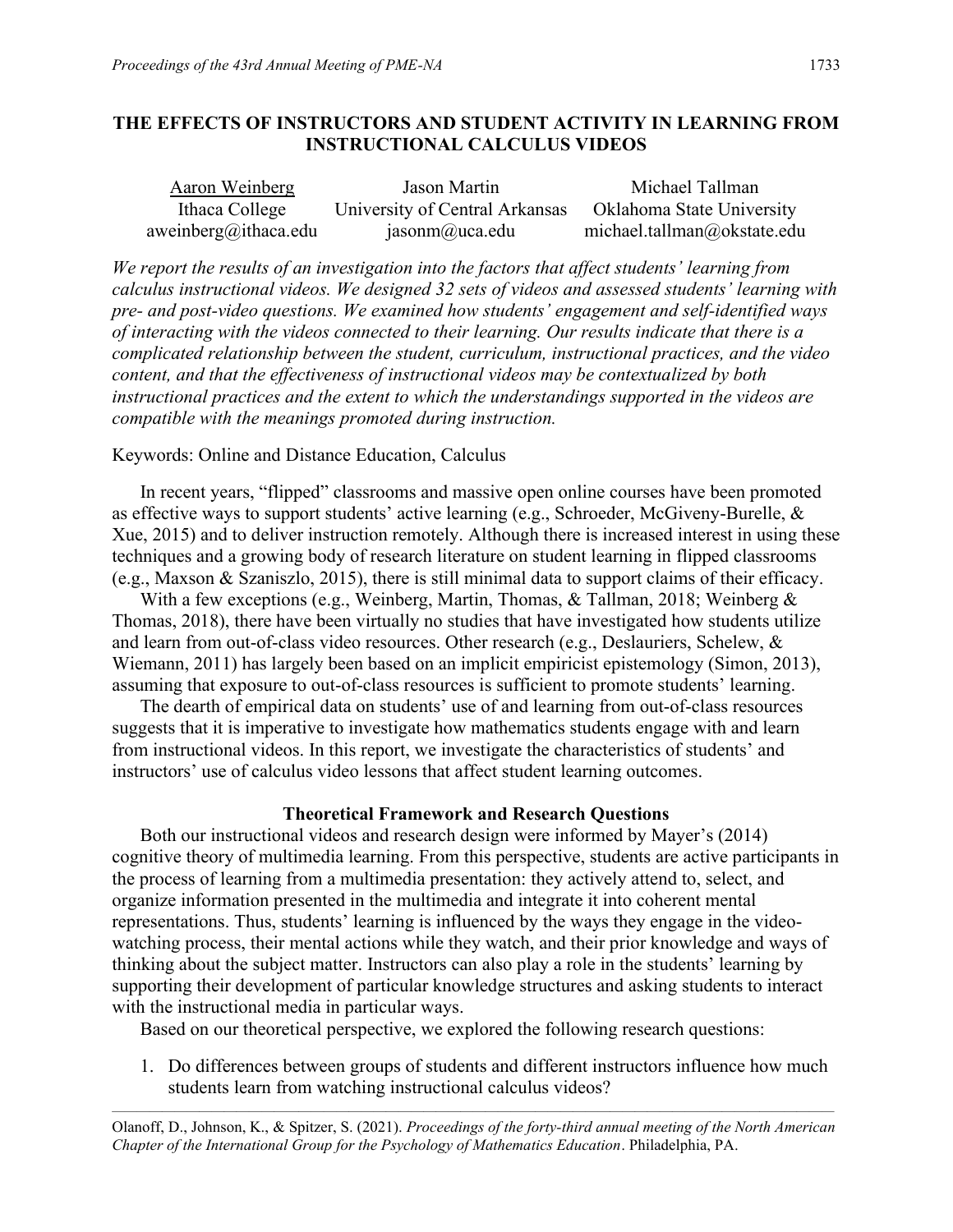3. Do the instructors and the ways students report being asked to interact with the videos have an effect on student learning?

#### **Methods**

#### **Materials**

We created 56 instructional videos for 30 topics commonly taught in first-semester calculus. The videos were designed using Mayer's (2020) 12 principles of multimedia learning. We created pre- and post-video questions for each video set grounded in Tallman et al.'s (2021) theoretical principles of calculus assessment design. For each video set, we created a website that included a set of 2-4 multiple-choice pre-video questions, instructional videos, and post-video questions. The students were not informed whether their answers to the pre-video questions were correct but were informed of the correctness of their answers to the post-video questions and provided with unlimited opportunities to revise answers. The website collected information about when they paused or skipped while watching a video.

At the end of the semester, students were asked to complete a survey to report demographics such as gender, race, and major; indicate the mathematics classes they had previously completed; and report the ways their instructor asked them to interact with the videos (such as telling students which concepts they should learn from the video or giving credit for watching the videos). The overall response rate to this survey was approximately 32%.

## **Participants**

In addition to one of the PI institutions (a large public university where all calculus instructors participated), fifteen instructors from fourteen institutions participated; these institutions ranged from regional liberal arts colleges to large public research institutions, located in eleven states and one international location. Data collection occurred during the fall 2019 and spring 2020 semesters; eight instructors participated during both semesters. Each instructor selected one or more video sets to assign and invited their students to participate in the study.

In addition to students who did not give consent, we excluded instances where less than 25% of an instructor's students completed a particular video set. We inferred that these responses were from students who were completing a set voluntarily rather than as part of an assignment, and might not be representative of their class as a whole. Overall, 1,166 students participated. **Data Analysis**

We measured whether students' solutions on the pre-video questions were correct. For the multiple-choice post-video questions, we measured whether students' solutions were correct on their first attempt or, for the free-response questions, whether their solutions were correct by their second attempt. We used a modified version of normalized change (Marx & Cummings, 2007) to measure students' gains from pre- to post-video:

$$
c = \begin{cases} \frac{post - pr\hat{e}}{100 - pre} & post > pre \\ drop & post = pre = 100 \\ 0 & post = pre \neq 100 \\ post - pre & post < pre \end{cases}
$$

We counted the number of times each student paused or skipped backward in each video; we called these instances "revisits." We computed the average rate of revisits for each student and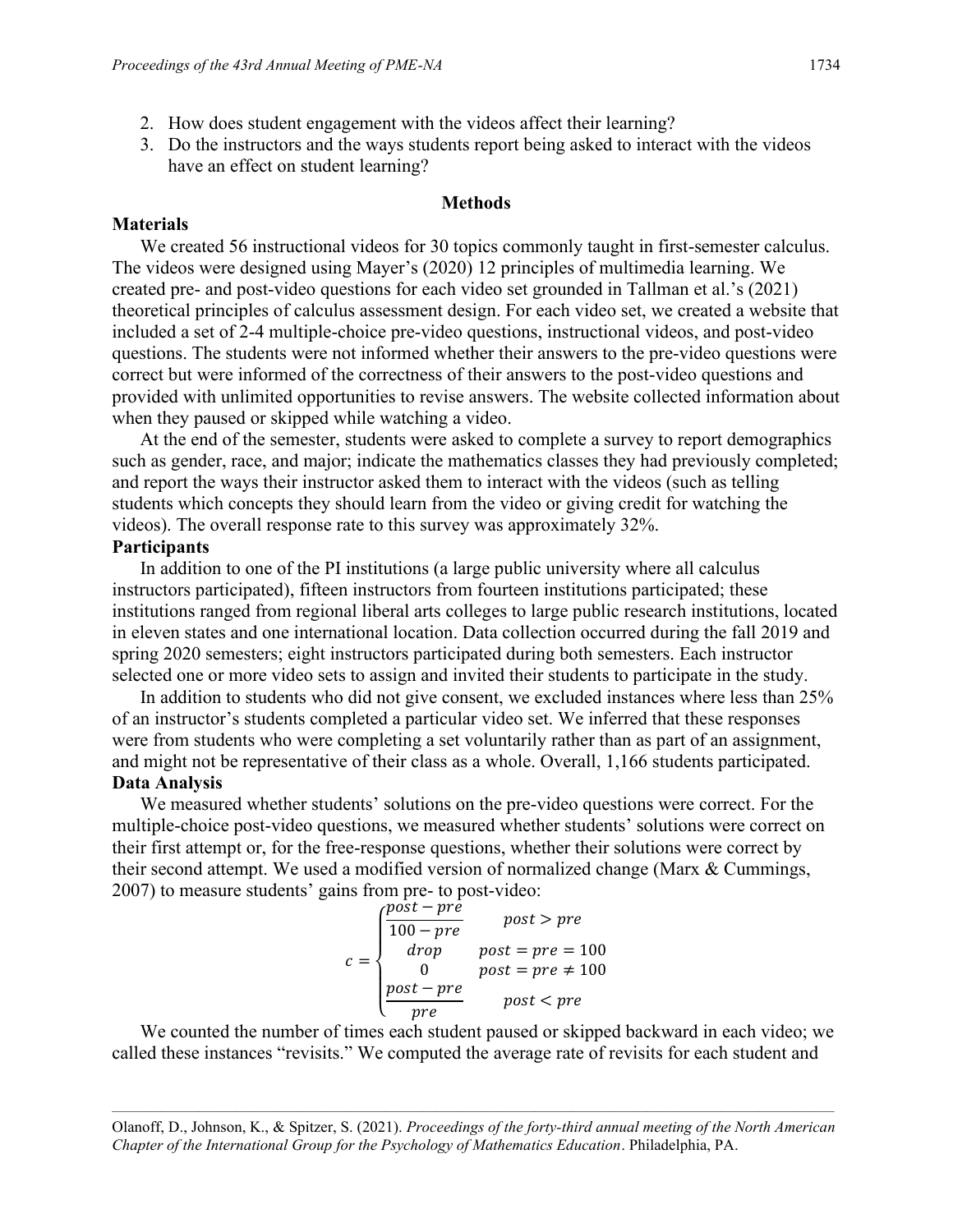each set of videos by dividing the total number of revisits the student made for a set of videos by the total length (in minutes) of the videos in the set.

#### **Results**

## **Overall Learning**

Overall, the students demonstrated a mean normalized change of 7.77% (SD=59.21%). Thus, there was a considerable amount of variation in the students' learning. When we investigated learning on the separate video sets, we found that there was a significant effect of the particular video set on mean normalized change  $(F(29, 16818)=82.27, p < 2 \times 10^{-16})$ .

# **Student Characteristics and Learning**

**Student Engagement with the Videos.** We first investigated whether the ways students interacted with the videos was associated with learning. We hypothesized that a "revisit"—an instance where a student either paused or skipped backward in the video—reflected the students' active engagement with the video content. Overall, only 19.9% of the student-video set pairs had a non-zero rate of revisits per minute, with a mean of 0.373 (SD=0.373). After excluding outliers, a simple linear regression to predict the normalized change based on the revisits per minute had non-zero slope  $(F(1,16086)=11.45, p=0.00717)$ , but this was not practically significant, with  $b=0.031384$  ( $t(16086)=3.384$ ,  $p=0.00717$ ). Thus, the students' engagement with the videos does not appear to predict their normalized change in a practically significant way.

**Instructor Relationship with Student Learning.** We investigated whether different instructors were associated with different levels of student learning. For the fall 2019 semester, a two-factor ANOVA using instructor and video set as factors within each semester showed a significant effect of instructor on normalized change (*F*(20, 8294)=2.351, *p*=0.0006) as well as a significant interaction between instructor and video set (*F*(344, 8294)=1.298, *p*=0.000225). In the spring 2020 semester, there was a significant effect of instructor on normalized change (*F*(14, 7817)=2.807, *p*=0.000337) but the interaction between instructor and video set was not statistically significant (*F*(300, 7817)=1.077, *p*=0.175556).

**The Role of Curriculum.** One of the participating institutions in our study included multiple sections of calculus each semester in which the content and pacing in the classes were centrally coordinated. We repeated the previous analysis at this institution and found that, in the fall 2019 semester, there was neither a significant effect of instructor on normalized change (*F*(8, 3181)=0.797, *p*=0.605) nor a significant interaction between instructor and video set (*F*(153, 3181)=1.046, *p*=0.338). Similarly, in the spring 2020 semester, there were neither a significant effect of instructor on normalized change (*F*(6, 2342)=2.094, *p*=0.051) nor a significant interaction between instructor and video set (*F*(148, 2342)=0.869, *p*=0.867). However, there was still variation between instructors. To investigate this, we transformed each instructor's mean normalized change on each video into a standardized score. Table 2 shows these scores, and demonstrates that some sets had consistently higher or lower scores across instructors, while there was considerable variation for other sets.

|  |  |  |  |  | Table 2. Standardized scores for instructors by video set at the multiple-section institution. |
|--|--|--|--|--|------------------------------------------------------------------------------------------------|
|  |  |  |  |  |                                                                                                |

|                                                | Instructor |         |         |         |   |              |         |         |         |
|------------------------------------------------|------------|---------|---------|---------|---|--------------|---------|---------|---------|
| Video Set                                      |            |         |         |         | E | $\mathbf{E}$ |         |         |         |
| Approximating Instantaneous<br>Rates of Change | $-0.17$    | $-0.51$ | $-1.03$ | $-0.32$ |   | $-0.38$      | $-0.86$ | $-1.02$ | $-0.30$ |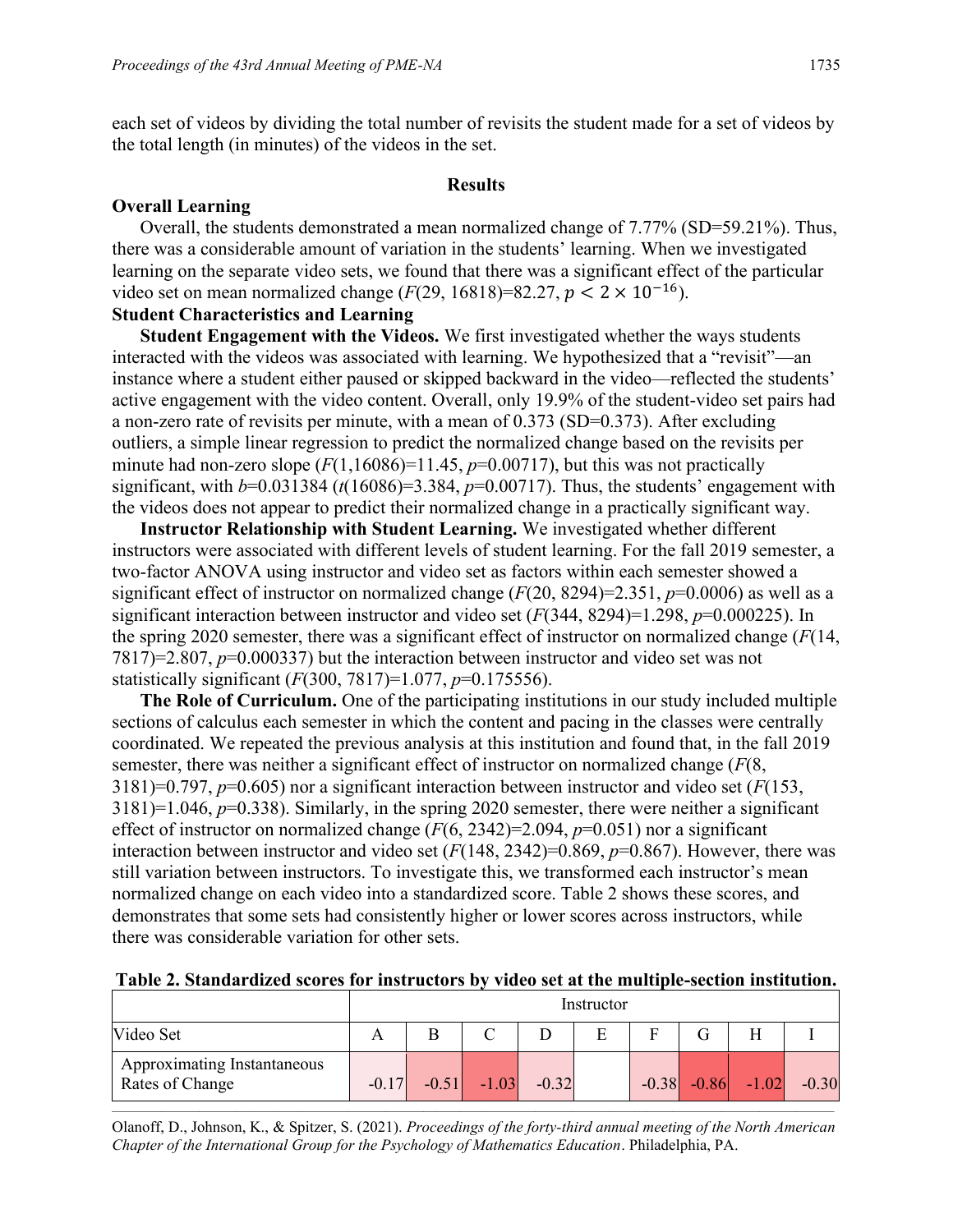| <b>Product Rule</b> | 0.29 | $-0.41$ | $-0.21$ | $-0.29$ $-0.24$ $-0.41$ $0.44$ $-0.48$ |  |         | 0.40 |
|---------------------|------|---------|---------|----------------------------------------|--|---------|------|
| Quotient Rule       |      | 0.36    | 0.80    | $0.11$ $-0.39$ $0.43$ $0.86$           |  | $-0.03$ | 0.50 |

**The Role of Instructor Interventions.** We examined the total number of types of practices each student reported and compared the sum with their mean normalized change for each video set. We calculated a simple linear regression for the mean normalized change based on the sum of the total number of types of practices each student reported. The regression equation was not significant ( $F(1, 8314)=1.535$ ,  $p=0.2154$ ), with an  $R^2$  of 0.00006431, and the result also was not practically significant, with  $b=0.002708$  ( $t(8314)=1.239$ ,  $p=0.215$ ). However, when we repeated this analysis at the institution with multiple coordinated sections, the regression equation was moderately significant ( $F(1, 1530) = 5.816$ ,  $p=0.016$ ) with an  $R^2$  of 0.003136 although there was little practical significance, with *b*=0.013574 (*t*(1530)=2.412, *p*=0.016).

#### **Discussion**

The results of our study suggest that it is difficult to predict how much students learn from watching instructional videos and to discern how various ways students engage with video lessons influences their learning. In general, the students in this study demonstrated positive, yet modest learning from the videos, with a considerable amount of variation.

The fact that the students watched the videos and answered the pre- and post-video questions outside of their regular class meetings suggests that the in-class instruction should not have an effect on their learning. However, there was considerable variation from instructor to instructor and a significant interaction between the instructor and video set. These results highlight the complex relationship between how the instructor incorporates the videos into their pedagogy, the curriculum, and how effectively students use the videos to learn.

It would seem likely that the ways students interact with the videos would influence their learning. However, student engagement—measured by the rate at which they "revisited" the video—did not predict their learning.

The relative consistency of students' performance at the institution with multiple coordinated sections of calculus suggests that curriculum—and its enactment— might play a role in what students learned from the videos. Additionally, the variability of instructor effectiveness by video set suggests that the effectiveness of mathematics video lessons is possibly contextualized by the extent to which the understandings supported in the videos are compatible with the meanings promoted during instruction and developed through various types of formative assessment. We hypothesize that aligning various forms of curriculum and assessment with the content of the videos would support students' learning. However, even at this institution the students did not consistently achieve positive mean normalized change scores, and there was still variation in the relative effectiveness of the videos from instructor to instructor.

We conjecture that the key to effective learning from the instructional videos lies in the ways the instructors incorporate the videos into their pedagogy. Although we didn't see a significant relationship between the number of practices students reported their instructors using, there were significant limitations to these data. In particular, the low response rate suggests the possibility of nonresponse bias, and our data don't reveal the ways in which each instructor might have implemented the various types of practices, or how frequently or consistently—or on which video sets—the instructor implemented these practices.